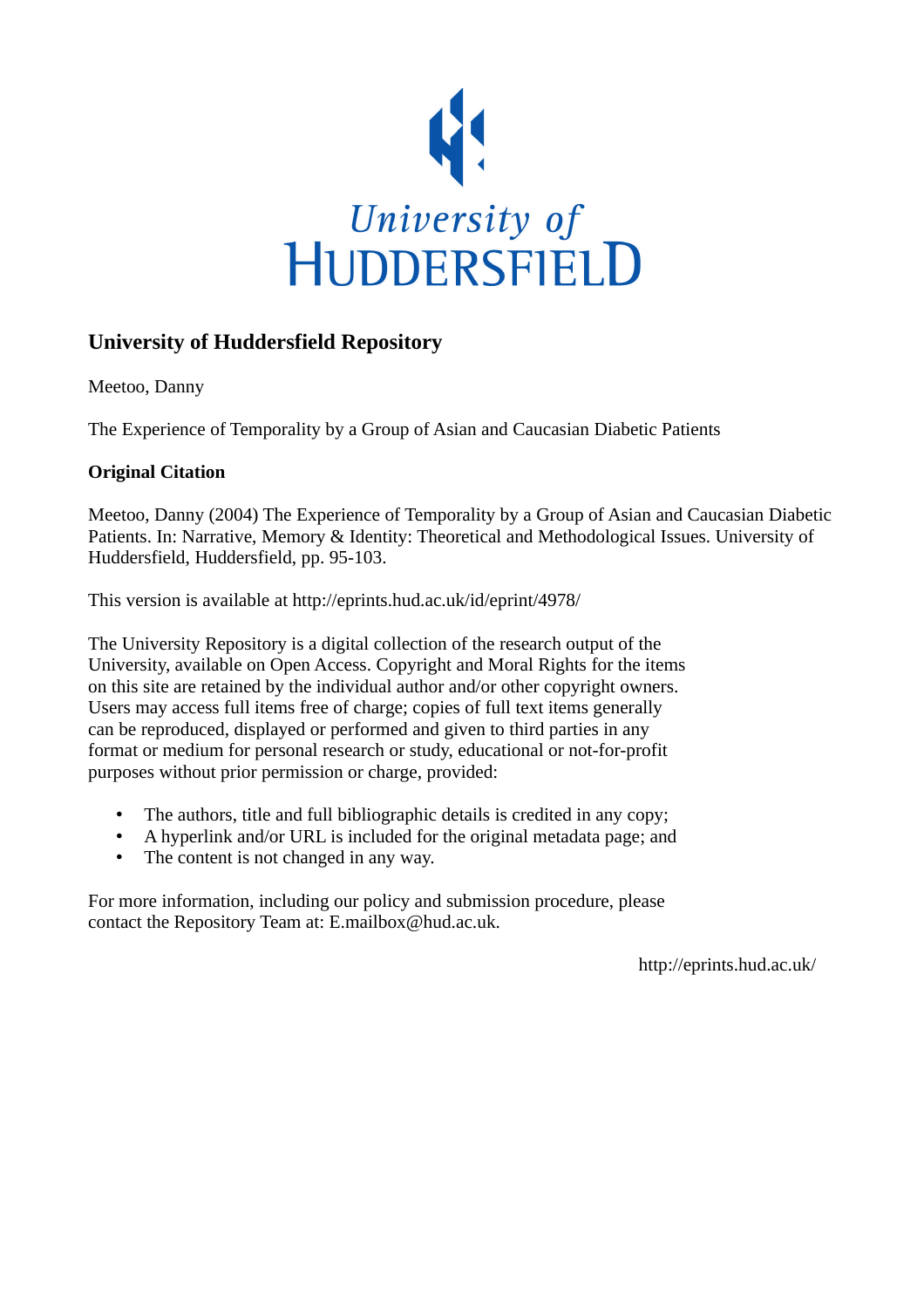# 9 The Experience of Temporality by a Group of Asian and Caucasian Diabetic Patients DANNY MEETOO

# **Abstract**

This contentious paper aims to explore the experience of time by individuals who have been diagnosed with diabetes mellitus. It further argues that the temporal processes form central to the diabetic experience and it proceeds to depict the arenas in which time is transformed by virtue of diabetes. Finally, it is proposed that understanding the person as a whole being is necessary if selfmanagement of diabetes is to be successful.

#### **Introduction**

The global pandemic state of diabetes mellitus is sombre with no signs of abating. It has been predicted that the adult diabetic population will peak to 300 million world-wide (King et al., 1998). In UK, this condition will rise from the current estimate of between 1.3 million and 1.4 million (Diabetes UK, 2000) to 3 million by the year 2010 (Moore, 2000).

 Since this condition is incurable, self-care management becomes the responsibility of the sufferer. The life of the diabetic individual revolves around a temporal regularity. For example, in type 1 diabetes, meals, exercise and blood glucose monitoring are planned and carried out to match those times when insulin levels are expected to drop or peak. Although self-care is an integral facet of diabetes management, this paper argues that the impact of temporality on the life of the diabetic person and close family members cannot be ignored. It is therefore the aim of this paper to offer a contentious analysis of temporality as experienced by a group of Asian and Caucasian diabetics.

# **Theoretical Consideration**

The Western conceptualisation of time is a complex, interweaving of scientific analysis, myth and metaphor. The quote from St. Augustine is relevant here for it provides a clue as to why philosophers and social scientists are constantly

95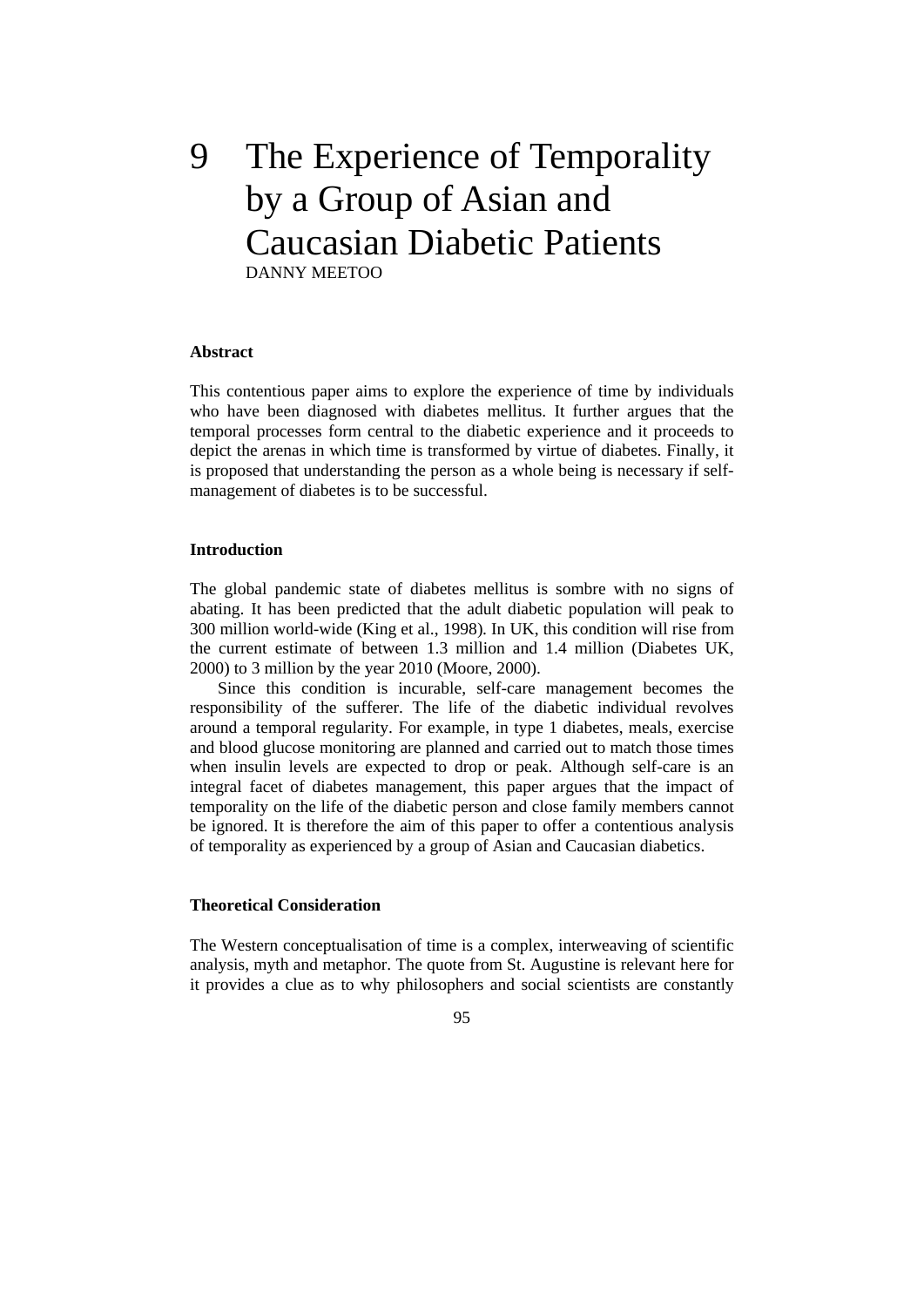*\_\_\_\_\_\_\_\_\_\_\_\_\_\_\_\_\_\_\_\_\_\_\_\_\_\_\_\_\_\_\_\_\_\_\_\_\_\_\_\_\_\_\_\_\_\_\_\_\_\_\_\_\_\_\_\_\_\_\_\_\_\_\_\_\_\_\_\_\_* 

perplexed and seduced by the question of time. In his book, Confession, St. Augustine lamented 'o what, then is time? If no one asketh me, I know: If I wish to explain it to one that asketh, I know not ...' (1961, 264). This implies that there is something known as time in the form of a sensation about the way the world is to us. Essentially, it is an experiential knowing. Others, for example Einstein (1949) departing from Newton's concept of objective time, added that time is dependent upon frames of reference, levels of analysis and the observer's perspectives. Einstein's proposition was consistent with the works of Sorokin (1943), Mainheim (1952), Gurvitch (1964), Husserl (1964) and Bergson (1965), who stated that time is something that the individual understands and experiences. These views challenged the propositions of other scholars who depicted time as incremental and linear: that the past leads to the present which leads to the future (Hendricks, 1982).

#### **Perception of Time in Sickness and in Health**

People experience time with great variations (Jantsch, 1980). The task we undertake can affect our temporal perception. For example, 'time flies' when we are involved in projects we enjoy but it slows down to 'a snail's pace' when the job is ponderous and difficult. In exploring how diseases bring one 'close to the bone' of the soul's needs, Bolen (1996) discussed the two Greek words for time, namely *chronos* and *kairos*. He suggests that our images of time during healthy and normal circumstances are located in *chronos*, whereby human actions are bound by the mechanical units of the clock time as we go through our daily schedule of chores and appointments. Time is hence quantified (Rämö, 1999). However, when an individual is diagnosed with a chronic condition, like diabetes mellitus, or impending death, then s/he may find that their sense of time, the passage of days and their views of the future are altered. In this context known as *kairos*, individuals become released from the bounds of the clock in an attempt to experience quality time. As Bolen (1996, 86-88) asserted that 'there are high achievers and caretakers who never questioned whether they were doing what they really wanted to be doing with their lives, until a life-threatening illness stopped them in their tracks'. This is the point when one's commitment to *chronos* is lessened and instead, *kairos* is sought where people spend time in soul satisfying and nourishing activities. Here, as Bolen added, rewarding activities help individuals to lose their sense of time passing as they spend time with those they love, or by working in the garden or going for walks. In the context of diabetes, people often see time both in *chronos* and *kairos.* As Amis (1998) suggested, for them, time is running backward as well as forward, with life spreading on a landscape. Those affected may begin to think of where they have been and where they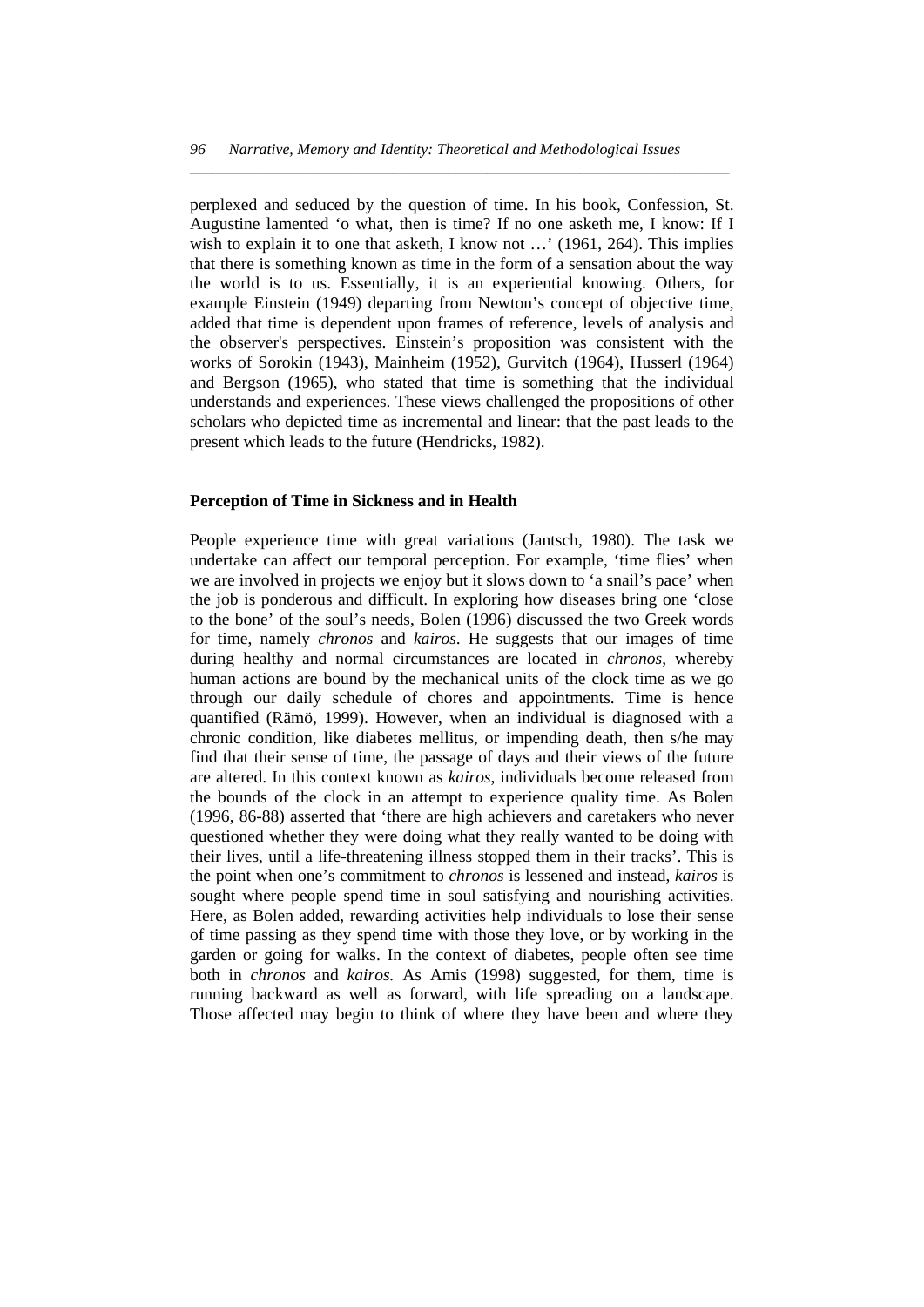came from, of their families and relationships, and of what came before and what comes after

*\_\_\_\_\_\_\_\_\_\_\_\_\_\_\_\_\_\_\_\_\_\_\_\_\_\_\_\_\_\_\_\_\_\_\_\_\_\_\_\_\_\_\_\_\_\_\_\_\_\_\_\_\_\_\_\_\_\_\_\_\_\_\_\_\_\_\_\_\_\_* 

# **Methodology**

This paper forms part of a recently completed PhD research project (Meetoo, 2002) which primarily explored the notion of non-compliance and diabetes self-care activities of 25 Asian and 24 Caucasian patients diagnosed with either type 1 or type 2 diabetes. Following approval from the Local Research Ethics Committee, qualitative data generated from health diaries and semi-structured interviews also examined the participants' experience of temporality during their self-care trajectory.

# **Analysis**

The analysis began by examining the relationship between temporality and diabetes. It argued that in many ways diabetes is a temporally defined condition characterised by the pancreas secreting insufficient insulin to metabolise glucose in the body (Skyler and Cahill, 1981; McClinnic, 1985). Such imbalances in the insulin/sugar ratios can therefore occur at any given point in time. It is also well known that extreme level of insulin or sugar can lead to hypoglycaemia or hyperglycaemia respectively (Fox and Pickering, 1995; Dunning, 2003), detected by a wide range of symptoms. Further, diabetes can lead to early life-threatening complications (Vijan and Hayward, 2003). Since diabetes management aims to stabilise the insulin/sugar ratios (both of which can be high or low) it is thus the phasing through time of the insulin and sugar contents, which becomes critical. Further, analysis suggested that the physical nature of the disease, (much of which is not within the person's awareness) is inseparable from the symptoms of insulin/sugar phasing, (which is within the person's awareness). Consequently when the diabetic person is experiencing hypoglycaemia or hyperglycaemia, the symptoms can occur in sequence or simultaneously. Apart from losing consciousness, these symptoms are, therefore, the only primary link between the person's lived experience and the bio-physiological functioning of the body.

 Diabetic symptoms are therefore clues used by the individual to interpret not only the current functioning of the body but also what the body was an hour ago and its likely state in an hour from NOW. Technological tests act as objective indicators of glucose levels spilled in the blood stream or urine. Except for HbA1c measuring the blood glucose trends over the preceding three months, the other blood test undertaken by the patient himself/herself as part of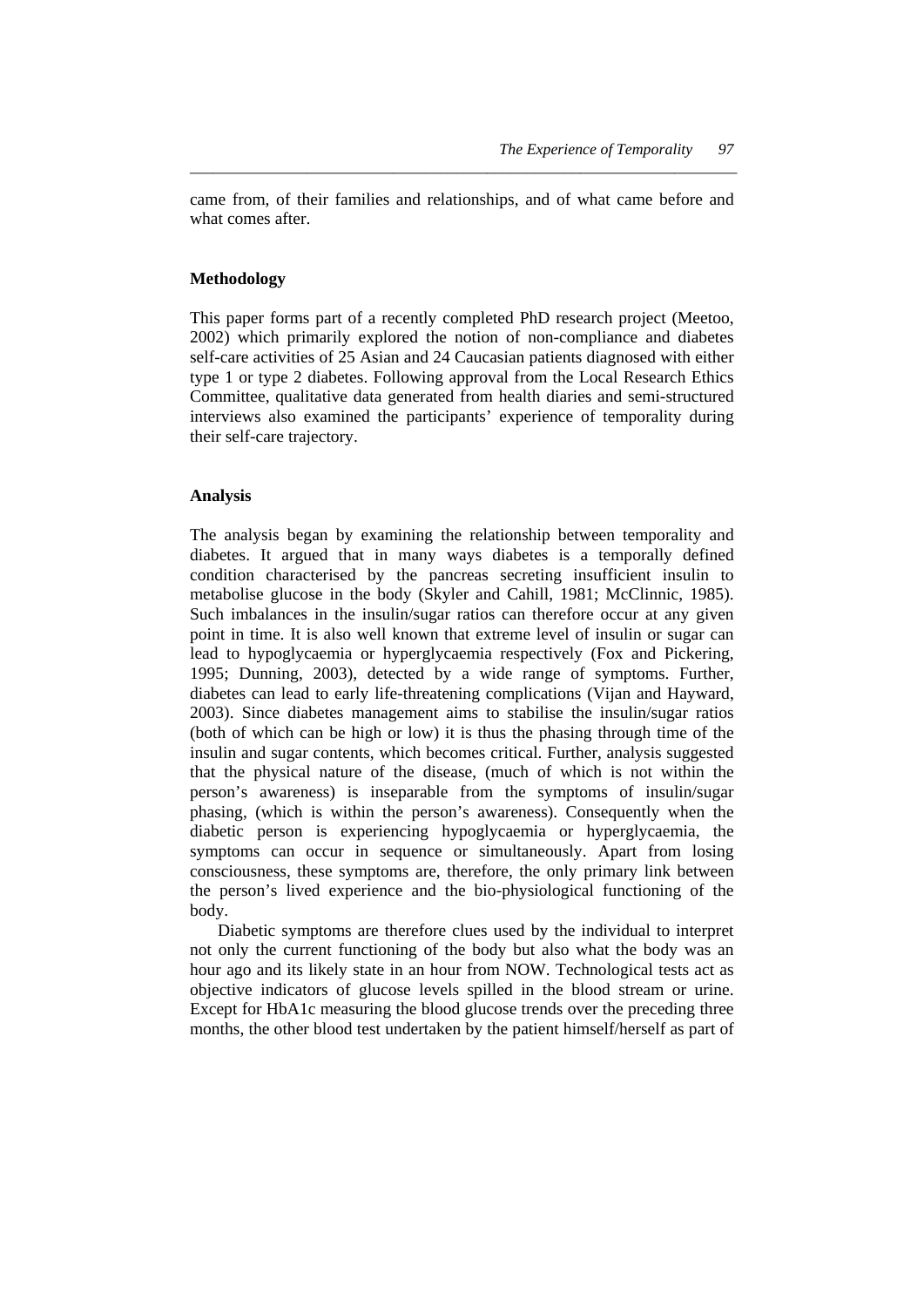diabetes self-care management, provides a current (NOW) reading. Although infrequently performed, urine test estimates of how the body was an hour ago but not how it is NOW.

*\_\_\_\_\_\_\_\_\_\_\_\_\_\_\_\_\_\_\_\_\_\_\_\_\_\_\_\_\_\_\_\_\_\_\_\_\_\_\_\_\_\_\_\_\_\_\_\_\_\_\_\_\_\_\_\_\_\_\_\_\_\_\_\_\_\_\_\_\_* 

 Another temporal feature of diabetes is that life expectancy is reduced by one third (Donnelly et al., 2000). Further, since this condition is incurable, it means that symptom interpretation occurs on a daily basis and it continues throughout the person's entire life. Even if the symptoms have not manifested themselves at the present time (NOW) there is no guarantee that they will not manifest themselves in the future. The diabetic person is vigilant at all times and self-awareness of the body too becomes heightened at all times. The following two excerpts from the health diaries indicate how vigilant the diabetic participants were:

Woke up this morning … I have noticed a small crack on the heel of my right foot. This needs attention so first off to bath, clean and check feet and toes to make sure everything else is ok. (Jean)

9.12 am checked feet after shower. Big toes have suddenly become sore …. Had a lot of trouble last night and this morning I woke up with pain in my toes and legs and calves … (Martha)

#### **Temporality, Diabetes and Social Relations**

From the temporal experience of symptoms, data explored the impact of diabetes on social relations. Analysis suggested that the cyclical process involved in managing diabetes can trigger temporal disruptions in the family life. This is particularly evident when considering the daily diabetes self-care activities: the need for dietary modification, which becomes a treatment and not a social family event. Consequently, the type, amount and time when food can be eaten have to be reviewed. A number of blood or urine tests are measured at regular time intervals. Self-administration of insulin injections and its adjustments at different times of the day becomes a necessity. Recommended exercises co-ordinated with dietary intake, are performed on a daily basis. Finally regular foot care needs to be undertaken to avoid related complications. Often this regimen corresponds with other timely household activities, for example, preparing meals for other non-diabetic family members. Data entered in the health diaries pointed to family tensions:

Had one chappati with curry which was tasteless because wife cooks separately for me … (the next day) had some food - salad sandwich and tea. I was angry with my wife because she didn't give me curry and rice … we didn't speak … went to town window shopping. (Anif)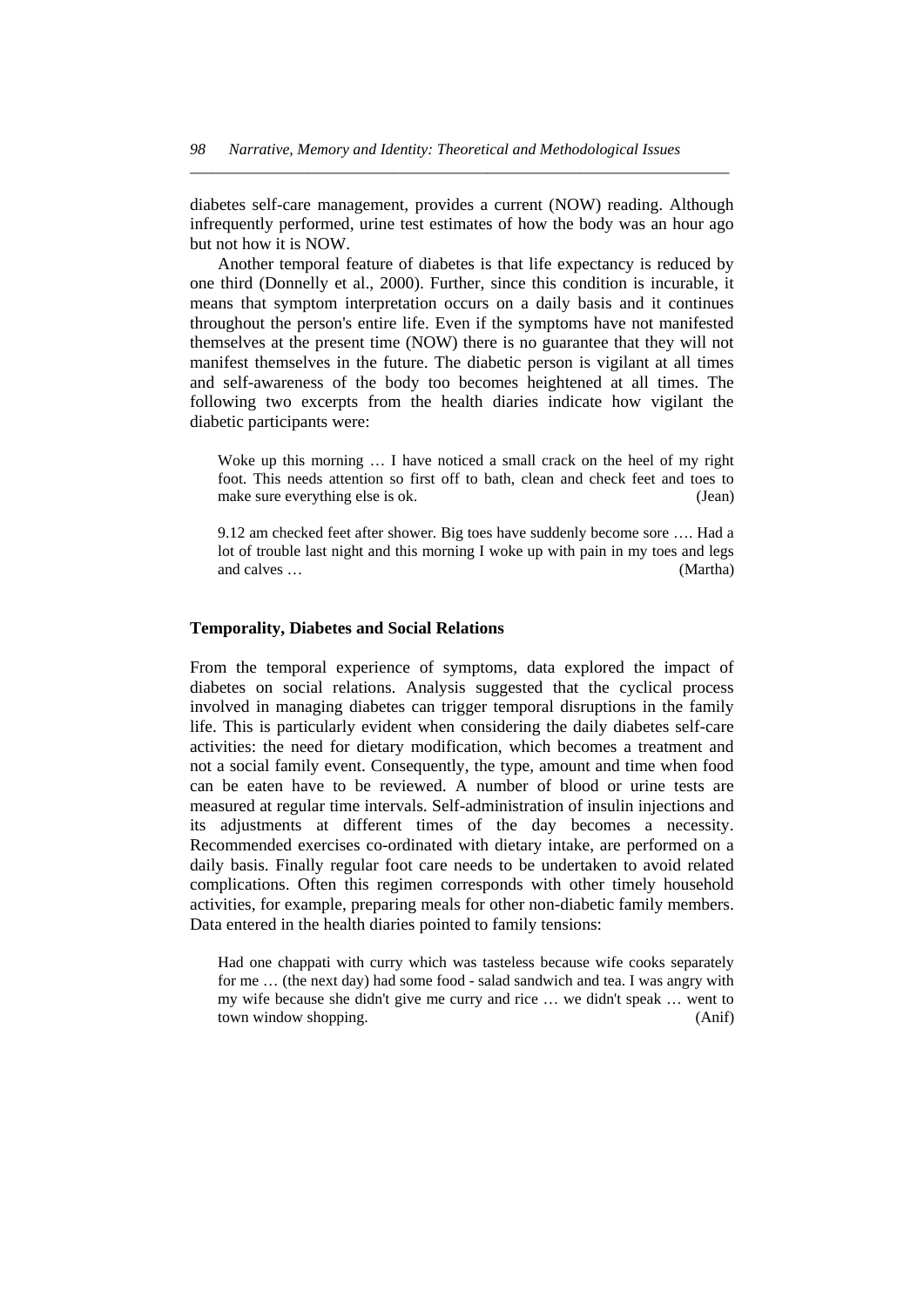Ali expressed his family organisation thus:

We often have arguments in my house. Had an argument again with wife and son about food. Went out in a bad mood. I get very moody from time to time. I never used to get angry or moody but I think diabetes has done this to me….

*\_\_\_\_\_\_\_\_\_\_\_\_\_\_\_\_\_\_\_\_\_\_\_\_\_\_\_\_\_\_\_\_\_\_\_\_\_\_\_\_\_\_\_\_\_\_\_\_\_\_\_\_\_\_\_\_\_\_\_\_\_\_\_\_\_\_\_\_\_\_* 

The meaning of time becomes more evident at crisis occasions. For it soon dawns that having a diabetic family member is a twenty-four hour responsibility. Monitoring for hypoglycaemic reactions usually occurring at night-time is a reminder of this fact. Further there is a tendency for the other partner to become overly sensitive to symptom recognition. For example, irritability, a symptom of hypoglycaemia can also be associated with the diabetic partner having had a bad day at work.

 Non-diabetic family members inevitably become involved in the self-care management of the diabetic person. In coming to terms with the new and/or added responsibilities, they are mindful of how time-bound their lives become. There is no free time for free time is often impinged upon. Thus, family organisation can become fragile.

#### **Temporal Variations in Diabetic Lives**

Another aspect of data analysis examined how duration and being (lived time) and duration and biography influence diabetic lives. The former refers to the diabetic life as it is unfolding now. Here the individual attempts to create normalcy through careful management of lived time thereby establishing ongoing regularity of self-care. In so doing, the future is drawn in to compressed time of the present. The latter, however, refers to the impact of expressed views and attitude of significant others in the life of the diabetic person. Here, the analytical aim was to understand how the experience of time flowed through the participants' lives. The next two extracts exemplify the first phenomenon. During her interview, Adele, expressed her view of time thus:

Although I'm conscious of time I don't do anything that reminds me of the fact that I have diabetes. I see myself as normal. However, in caring for my illness [diabetes] I look at my day in terms of when I'm going to take tablets for my Addisons disease, when I'm going to take my injections …. For example, I know that by 7.00 am I need to have eaten my slice of bread or my two slices of bread and given myself an injection after that. I know by 1.00 pm I need to be eating as well. By 7.00 pm I should have eaten something and certainly before I go to bed at 11.00 pm I need to check that everything's ok before I do my last injection and make adjustments if it's not ... (Adele)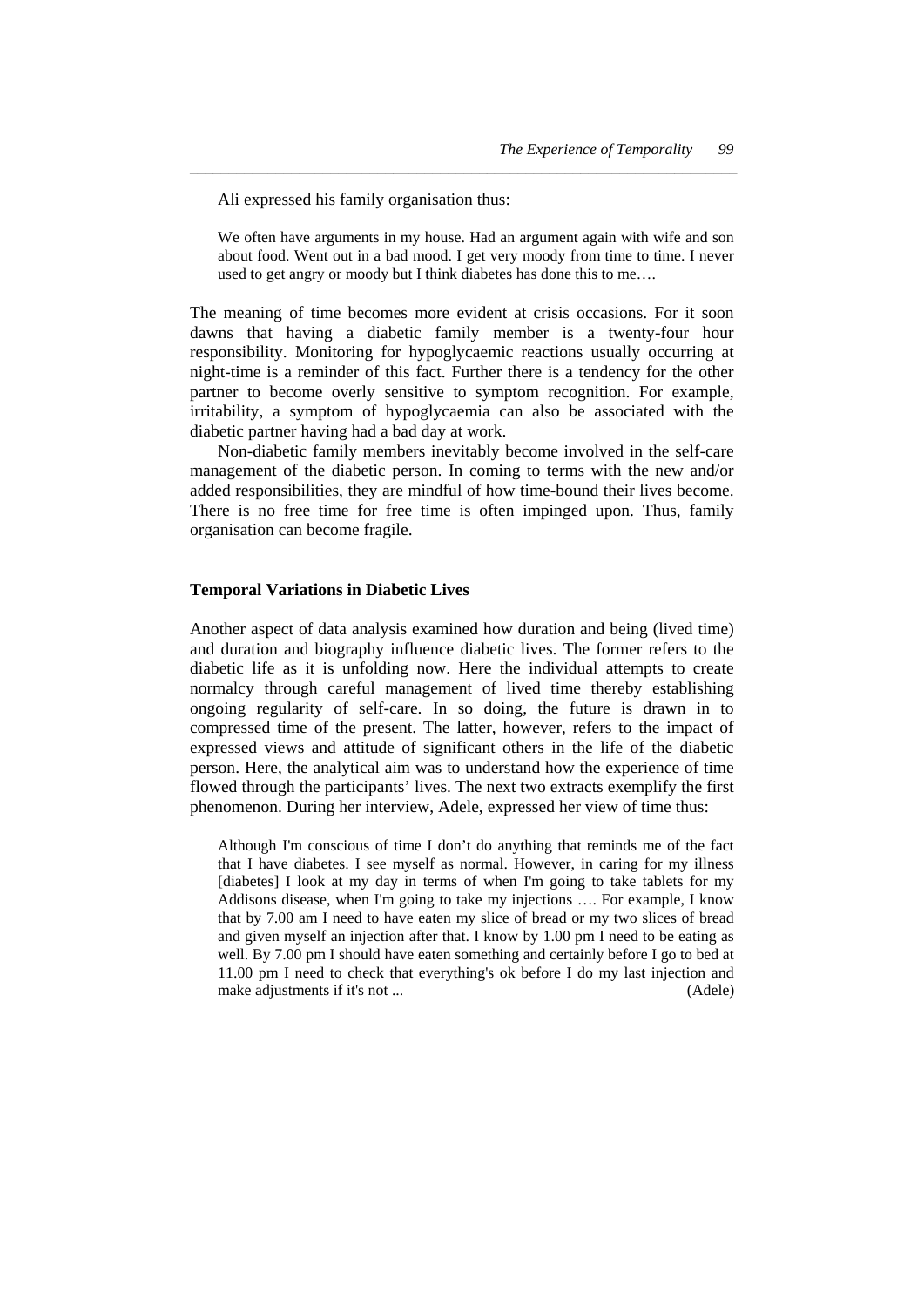In another interview, Mary discussed the reasons for her temporal adherence:

*\_\_\_\_\_\_\_\_\_\_\_\_\_\_\_\_\_\_\_\_\_\_\_\_\_\_\_\_\_\_\_\_\_\_\_\_\_\_\_\_\_\_\_\_\_\_\_\_\_\_\_\_\_\_\_\_\_\_\_\_\_\_\_\_\_\_\_\_\_* 

… so although I'm a diabetic I still see myself as being normal. To behave normally means that I've got to be careful about what I'm doing at all times. I've got to plan my long journeys and take snacks for emergencies like normal people would do. I couldn't for example set off one day and say, right we'll just go out today and take a drive out and see where we end up and eat when we feel like eat. Normally people don't do that. I would have to be close to somewhere where I could eat when I'm hungry and on time.

 Normalcy can often become disrupted by other events affecting the diabetic experience. Rachel provided a snapshot of such an experience and how it affected her diabetes:

My job as a teacher is very stressful indeed. Not only am I doing my teaching job, I'm also trying to look after the pastoral well being of one third of the school and that means there could be any sort of problem thrown at me during the day, quite often during lesson time … When I'm stressed I get very wound up, lacking in patience, short tempered …. It affects my blood sugar and I become prone to hypos. To wind down I would do lots of different things, occasionally if I've got to the point where really I've got to take an hour out, go to the local McDonalds, glass of orange juice and a cup of coffee. I'd just move away, get back in to the land of living and then go back afterwards and then I'd see things in a slightly different way.

 The above scenario portrays the flow of time within the participant's coping mechanism during a stressful experience. In dealing with her stress, she undergoes self-therapy by emotionally stepping in to the past to gain a state of calm. She then moves back in to present, which was essentially the future when viewed from the past. In this sense the past, the present and the future become almost indistinguishable.

 The second phenomenon, duration and biography, differs from the first. Here data analysis pointed to how the events of the past are linked to the present thereby shaping the future, a state known as the emergent events (Mead, 1929). The relevance of this process was apparent in some of my participants' biographies. During her interview, Emily commented on the efficacy of her support system:

I get very good support from my GP, the doctor (Diabetologist) at the clinic, particularly Susan (DSN) who teaches me how to keep my blood sugar down. My husband is very supportive ... but its nice to know that they (family members) think that much, you know, you've got that support … so I make it a thing that I've got to comply with the treatment … even when I've been ill, you know, … now it's a way of life for me I'm afraid. I look at it this way: I've got it [diabetes]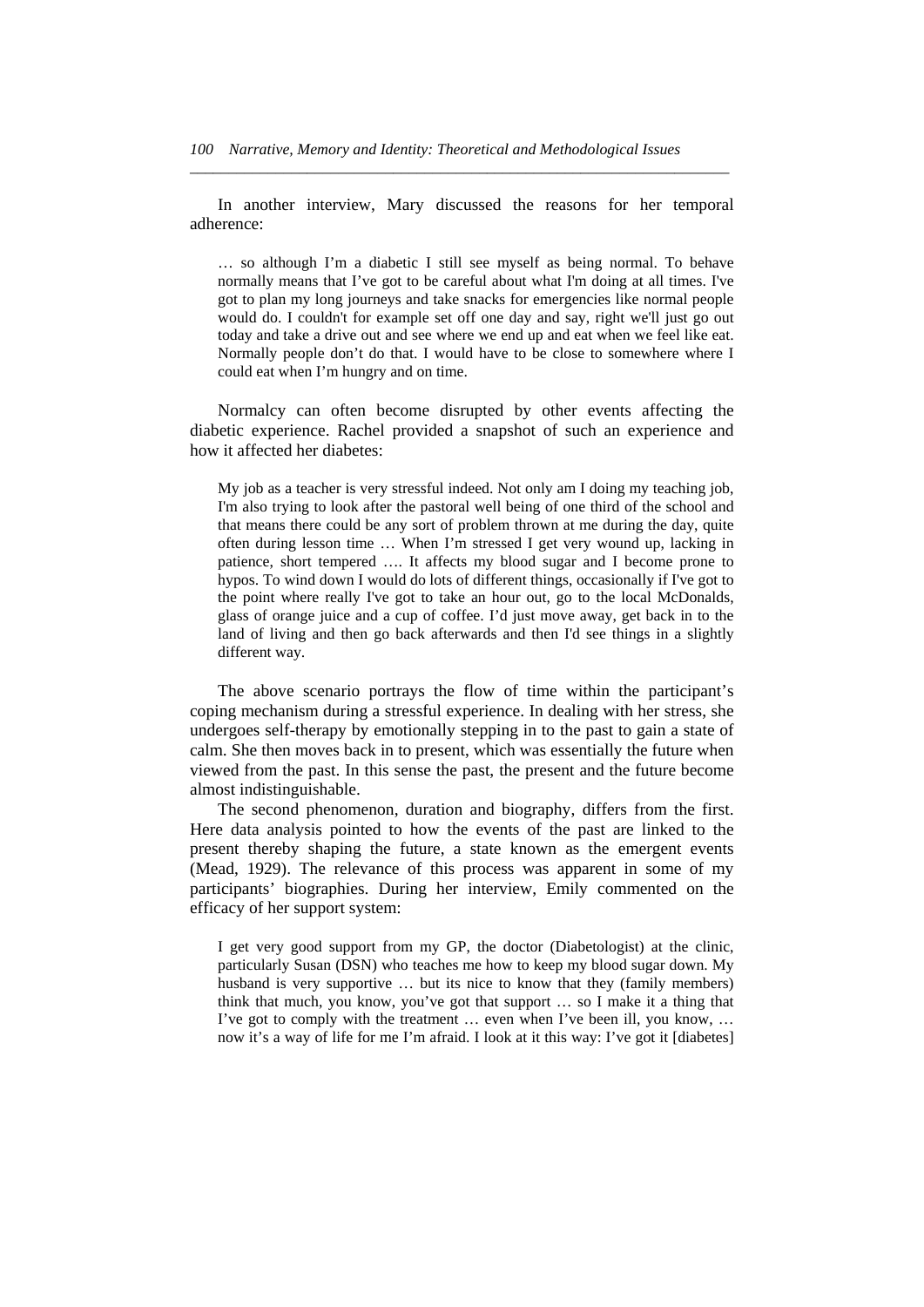and I've got to be doing the things I've been told or else there's only me who will suffer. I wouldn't like to go blind or I don't think I would like to lose any limbs.

*\_\_\_\_\_\_\_\_\_\_\_\_\_\_\_\_\_\_\_\_\_\_\_\_\_\_\_\_\_\_\_\_\_\_\_\_\_\_\_\_\_\_\_\_\_\_\_\_\_\_\_\_\_\_\_\_\_\_\_\_\_\_\_\_\_\_\_\_\_\_* 

The views of Karen differed from the above when she said:

When my dad found out that I had it [diabetes] erm, ... he was coming out with stupid remarks. I can't remember what they were now … he wouldn't talk about it (diabetes) and if I mentioned it … he would change the subject … he wasn't supportive. I don't always comply. I don't like blood test because it hurts. My diabetic nurse has told me that I don't have to do it. I smoke no more than 10 cigarettes. They are the cheapest and they are not really strong like B&H … I let myself down with food and when I go out for meals … I drink up to one bottle of red wine … then I will have a pudding … I find it difficult to find time to exercise or go for a walk …I don't see my GP or the doctor at the clinic just the nurse (DSN). I'm hoping for a miracle cure ….

 Both biographies are concerned with the notion of compliance. However, a distinction was made. In the former, compliance seems to emerge from past values, belief, support network as well as acceptance of the condition. There is a determination on behalf of the individual to adhere with the diabetic regimen in order to bring about normalcy and to prevent diabetic related complications. The second biography is almost a representation of denial. Although aware of her diagnosis and related complications, lack of family support seems to have impacted in her non-compliant attitude and behaviour to diabetes self-care management. Until such time a 'miracle cure' is discovered, it seems that her approach to self-care will remain unchanged.

## **Conclusion**

In this analysis, I sought to portray the relevance of temporality as experienced by my participants. It was also my contention that subject and object are inseparable, representing the different aspect of the same thing (Merleau-Ponty, 1962). In this context, it is my proposition that temporality unites different aspects of diabetic life. Further, the concept of self-care is far from an individual responsibility because the temporal properties of diabetes and its symptoms inevitably have an impact on the temporality of those who share the lived diabetic experience. My analysis also depicts the importance of incorporating biography when delivering diabetic care, a concept often ignored in a medical or psychosocial encounter. Finally, the importance of understanding ontology and temporality in the context of diabetes cannot be ignored. These two concepts should form part of health carers' stock of knowledge if diabetes self-care management is to be effectively established.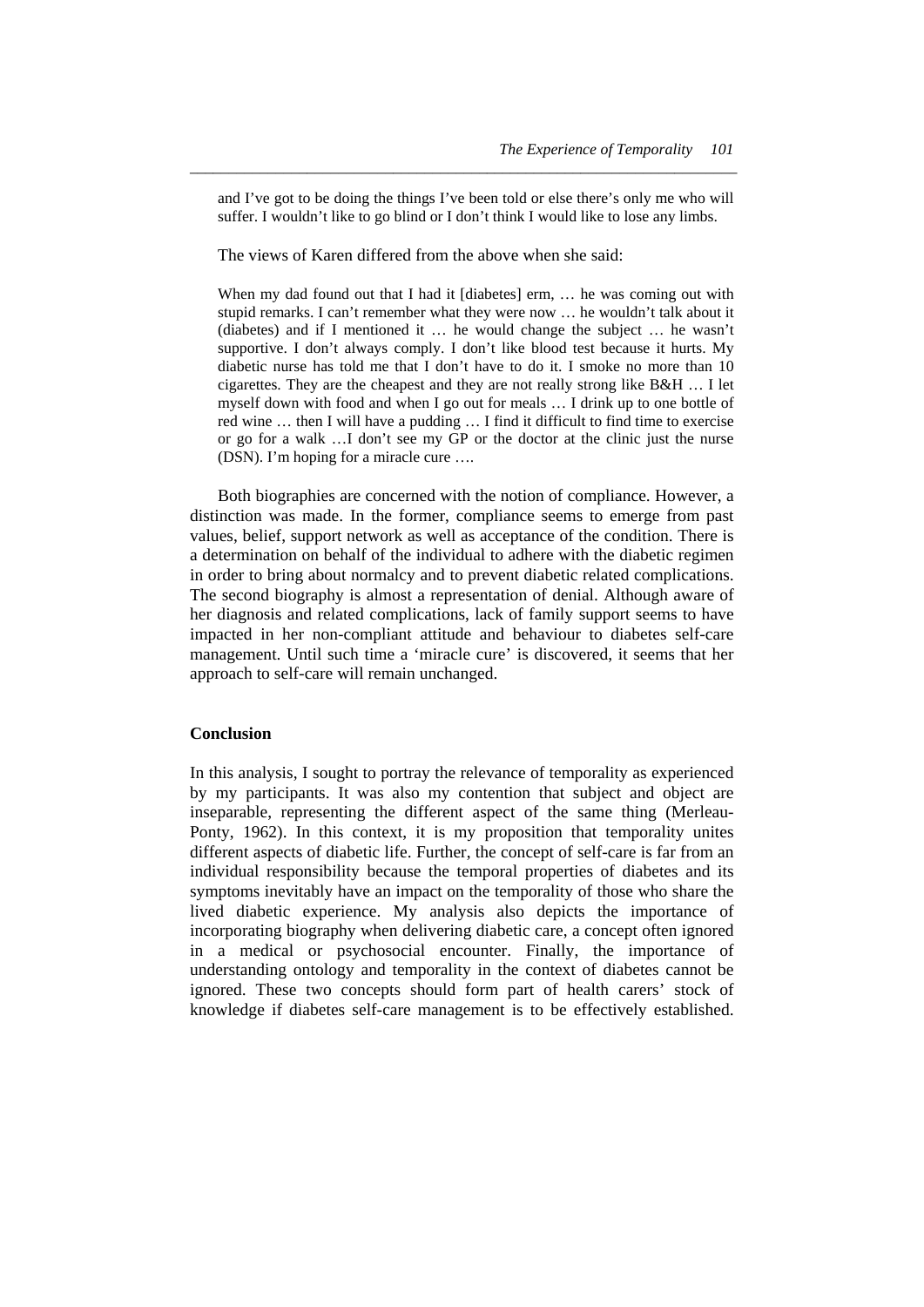For while each of us lives in our own time, no two persons living at the same time live in the same time.

*\_\_\_\_\_\_\_\_\_\_\_\_\_\_\_\_\_\_\_\_\_\_\_\_\_\_\_\_\_\_\_\_\_\_\_\_\_\_\_\_\_\_\_\_\_\_\_\_\_\_\_\_\_\_\_\_\_\_\_\_\_\_\_\_\_\_\_\_\_* 

#### **Acknowledgement**

Joel Richman, Professor Emeritus in Medical Anthropology, Manchester Metropolitan University, Research Supervisor, mentor and guide, Professor David Maines, Oakland University, Michigan for his advice and related articles, and Gill Meetoo for her support and help with draft copies.

#### **References**

Amis, M. (1998) *Time's arrow*, Toronto, Penguin Book.

- Bergson, H. (1965) *Duration and simultaneity*, (Translated by L. Jacobson), Indianapolis, Bobbs-Merrill.
- Bolen, J.S. (1996) *Close to the bone*, New York, Simon and Schuster.
- Diabetes UK (2000) Fact sheet no.2. Diabetes: The figures, http://www.diabetes.org.uk/.
- Donnelly, R., Emslie-Smith, A.M., Gardner, I.D. and Morris, A.D. (2000) Vascular complications of diabetes, *British Medical Journal*, 320, 1062- 1066.
- Dunning, T. (2003) *Care of people with diabetes: A manual of nursing practice*, Oxford, Blackwell Publishing.
- Einstein, A. (1949) Philosophical notes, in: P. Schipp (ed) *Albert Einstein: Philosopher scientist*, Illinois, Open Court.
- Fox, C. and Pickering, A. (1995) *Diabetes in the real world*, London, Class Publishing.
- Gurvitch, G. (1964) *The spectrum of social time*, D. Reidel, Dordrecht.
- Hendricks, J. (1982) Time and social science: History and potential, in E. Mizrucki, B. Glassner and T. Pasterello, (eds) *Time and aging*, New York, General Hall Inc.
- Husserl, E. (1964) *The phenomenology of internal time-consciousness*, Indiana, Indiana University Press.
- Jantsch, E. (1980) *The self-organising universe: Specific and human implications of the emerging paradigm of evolution*, New York, Pergamon.
- King, H., Aubert, R.E. and William, H.H. (1998) Global burden of diabetes 1995-2025, *Diabetes Care*, 21, 9, 1414-1431.
- Manheim, K. (1952) *Essays in sociology of knowledge*, London, Routledge and Kegan Paul.
- McClinnic, J.R. (1985) *Physiology of the human body*, 3rd Edition, New York, John Wiley and Sons.